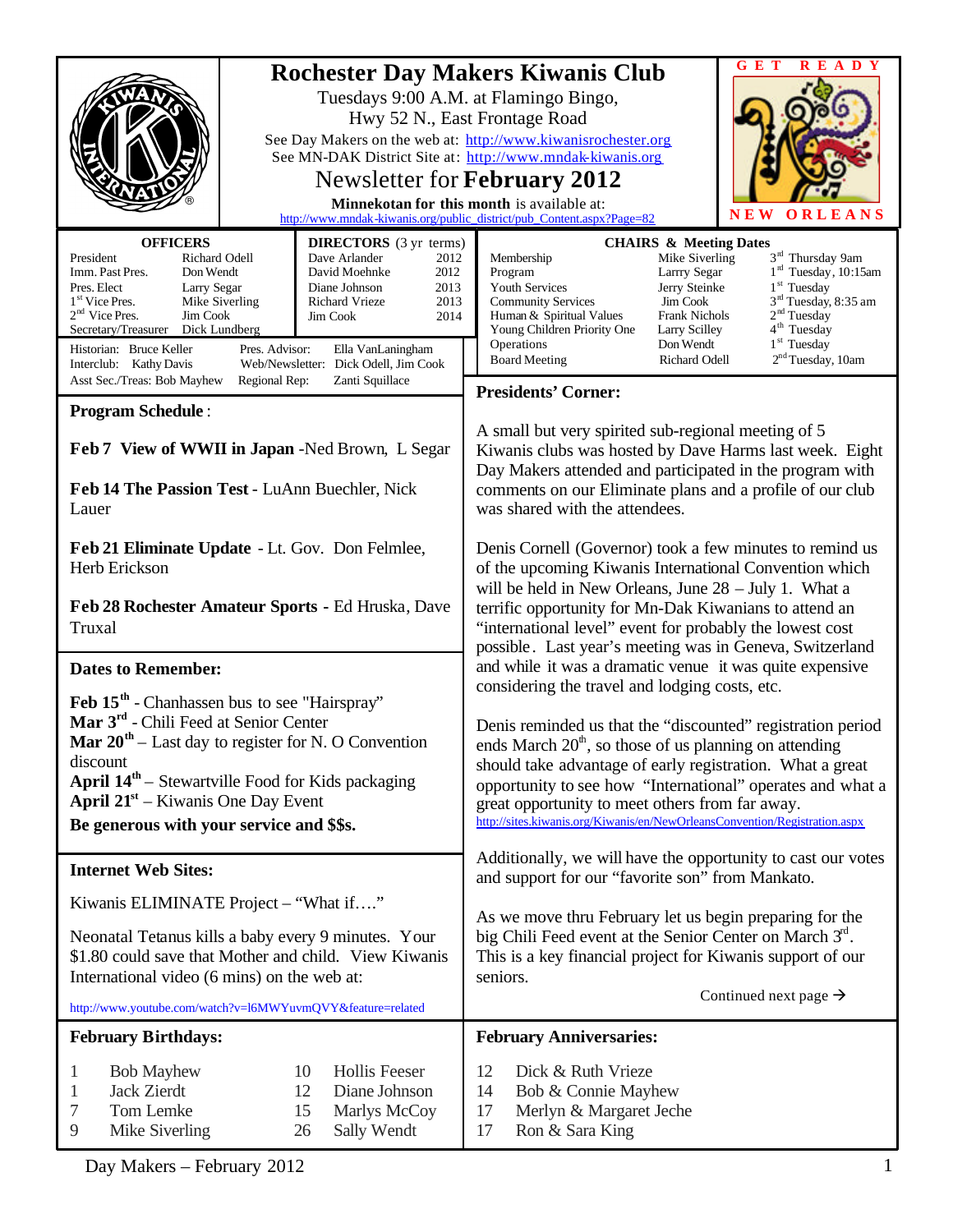| Secretary/Treasurer's Report - Jan 2012                                                                                                                                                                                                                                                                                                    |                                                                                                                                                                                                                                                                                                                                                                       |
|--------------------------------------------------------------------------------------------------------------------------------------------------------------------------------------------------------------------------------------------------------------------------------------------------------------------------------------------|-----------------------------------------------------------------------------------------------------------------------------------------------------------------------------------------------------------------------------------------------------------------------------------------------------------------------------------------------------------------------|
| <b>Bank Balance 12/31/11:</b><br>8,028.29<br>\$<br>\$<br><b>Administrative Account:</b><br>4,053.22                                                                                                                                                                                                                                        | Human & Spiritual Values - Guidelines for invocations at<br>meetings have been completed.                                                                                                                                                                                                                                                                             |
| \$<br>1,980.57<br>Service Account:<br>Hockey/YCPO:<br>406.94<br>\$<br>\$<br><b>Bike Repair:</b><br>191.56<br>\$<br>1,396.00<br>K-Family                                                                                                                                                                                                    | <b>Community Services-</b> The committee has been updating<br>the descriptions of projects under their responsibility. The<br>following projects will be moved from the YCPO<br>committee to the Community Services committee: Vision                                                                                                                                 |
| Day Makers on leave: Marv Anderson, Don Cain, Pat<br>Dunn, Merlyn Jeche, Ron King, Sara King, Gene Kivi,<br>Paul Lamoreux                                                                                                                                                                                                                  | and Hearing Screening, Quarry Hill, and Hockey Festival.<br>Youth Services- Three Century Key Club members are<br>going for Outstanding Officer.                                                                                                                                                                                                                      |
| December Service Hour Statistics: 1,175 hours by 54<br>members, 60% Participation.                                                                                                                                                                                                                                                         | Richard Lundberg, Secretary/Treasurer                                                                                                                                                                                                                                                                                                                                 |
| <b>December Board Meeting Summary:</b>                                                                                                                                                                                                                                                                                                     | <b>Presidents Corner:</b><br>(continued from page 1)                                                                                                                                                                                                                                                                                                                  |
| Bob Lahtinen is continuing to communicate with the<br>officers of the Kiwanis Hockey Festival and the other<br>Rochester Kiwanis Clubs concerning interested clubs<br>use of the existing 501c3 Charitable Corporation. The<br>group is now working on bylaw additions and revisions<br>in the area of audits and multi-club interactions. | The next big event is <i>Kiwanis One Day</i> which would<br>normally be scheduled for April 21. Day Makers will be<br>supporting that project with the Stewartville Kiwanis Club<br>by packaging food for the "Food for Kids" project.<br>Currently, they have scheduled the packaging day for<br>April 14 <sup>th</sup> . More details will be available next month. |
| The board discussed the club's sound system and the<br>continuing investigation by Mike Siverling and Dick<br>Odell.                                                                                                                                                                                                                       | Finally, I would like to personally thank the membership<br>team (another new member) and the program committee<br>for our great speaker programs in a tough month (January-<br>for recruiting speakers). Thank you all.                                                                                                                                              |
| The board approved providing one free carwash card to<br>Wendy, at Flamingo Bingo, in appreciation for her<br>early opening of the building for us.                                                                                                                                                                                        | Dick Odell                                                                                                                                                                                                                                                                                                                                                            |
| <b>COMMITTEE REPORTS</b>                                                                                                                                                                                                                                                                                                                   | <b>Internet Tough Love Humor:</b>                                                                                                                                                                                                                                                                                                                                     |
| Membership-Three possible new members. President<br>Dick Odell asked the committee to look into business<br>memberships.                                                                                                                                                                                                                   | A girl's father in Michigan bought her a new car for<br>her perfect attendance in school.<br>But to punish her for failing economics, he's making                                                                                                                                                                                                                     |
| <b>Program-</b> The Christmas party came in well under<br>budget thanks to donations by committee members.                                                                                                                                                                                                                                 | her pay for her own gas.                                                                                                                                                                                                                                                                                                                                              |
| <b>Public Relations - Publicity for the Kiwanis Chili Feed</b><br>has been scheduled for KTTC-TV. Bob Nowicki host.                                                                                                                                                                                                                        | <b>Chanhassen Trip:</b><br>(a reminder)<br>The bus for the Chanhassen Trip will load at the<br>Recreation Center lot on Elton Hills Drive. We will<br>load at 9:15 AM and depart at 9:30 AM on the 15th<br>of February. Any questions give me a call $@$ 289-                                                                                                         |
| <b>Community Service-</b> The committee is looking into<br>including Hiawatha Homes as a possible new service<br>project.                                                                                                                                                                                                                  |                                                                                                                                                                                                                                                                                                                                                                       |
| Continued next column $\rightarrow$                                                                                                                                                                                                                                                                                                        | 8550.                                                                                                                                                                                                                                                                                                                                                                 |
| <b>Kiwanis Mission Statement:</b>                                                                                                                                                                                                                                                                                                          |                                                                                                                                                                                                                                                                                                                                                                       |
| Kiwanis is a global organization of volunteers<br>dedicated to changing the world one child and one<br>community at a time.                                                                                                                                                                                                                | A good time will be had by all.<br>Herb Erickson                                                                                                                                                                                                                                                                                                                      |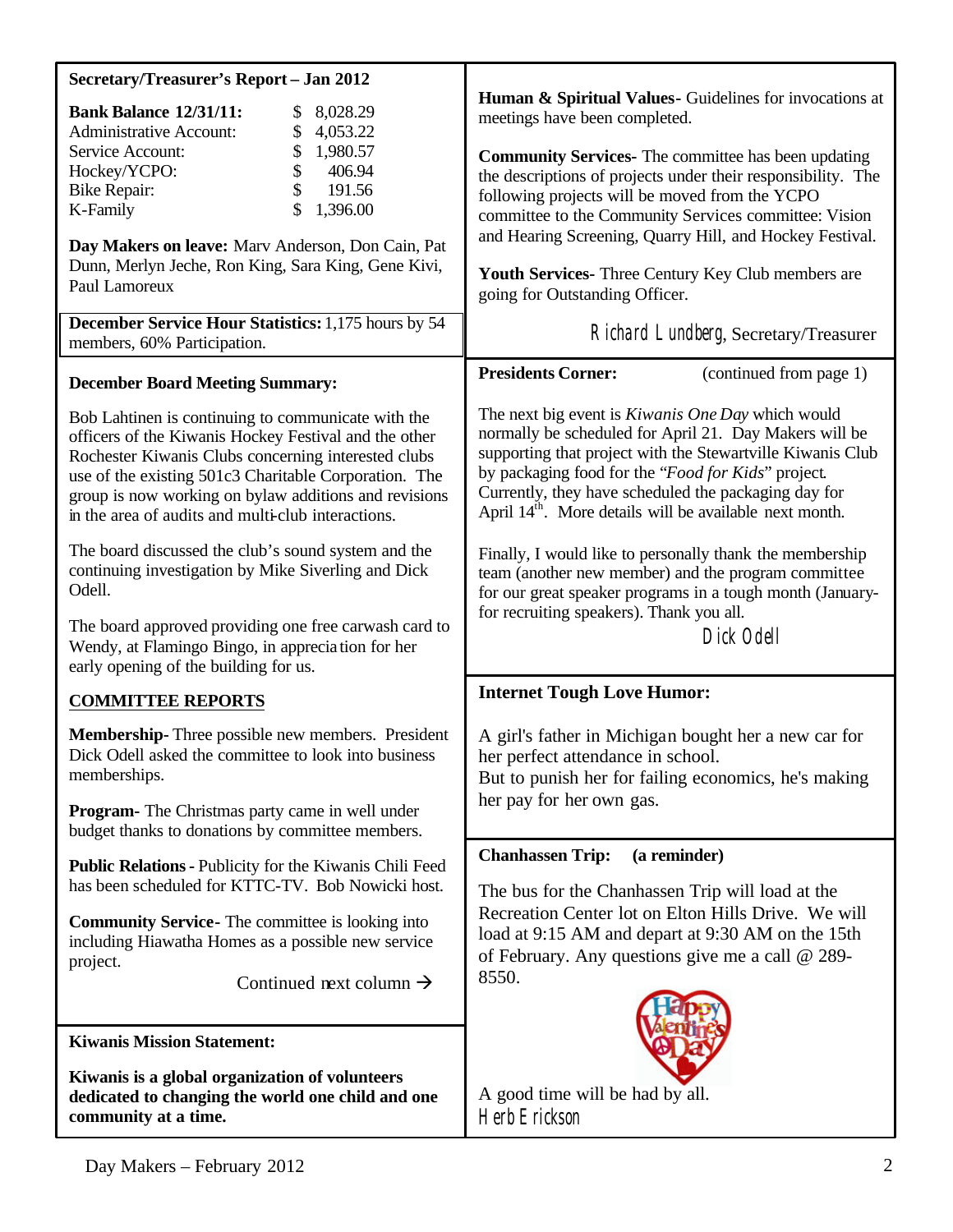## **Winter in Minnesota:**

Now that we know that Olmsted County Red Cross offers CPR training for saving dogs and cats, I thought we might also consider the plight of winter weather on our some of our wildlife. Dick Odell

Grandpa, let's feed the deer.



Grandpa, look the deer are here…..and they are hungry.



**Whose Job Is It? (not the Kiwanian way)**

This is a story of four people named Everybody, Somebody, Anybody and Nobody.

There was an important job to be done and Everybody was sure Somebody would do it, but Nobody did it.

Somebody got angry about that because it was Everybody's job.

Everybody thought Anybody could do it, but Nobody realized that Everybody wouldn't do it.

It ended up that Everybody blamed Somebody when Nobody did what Anybody could have done.



I think they can see us and they like the food, Grandpa.